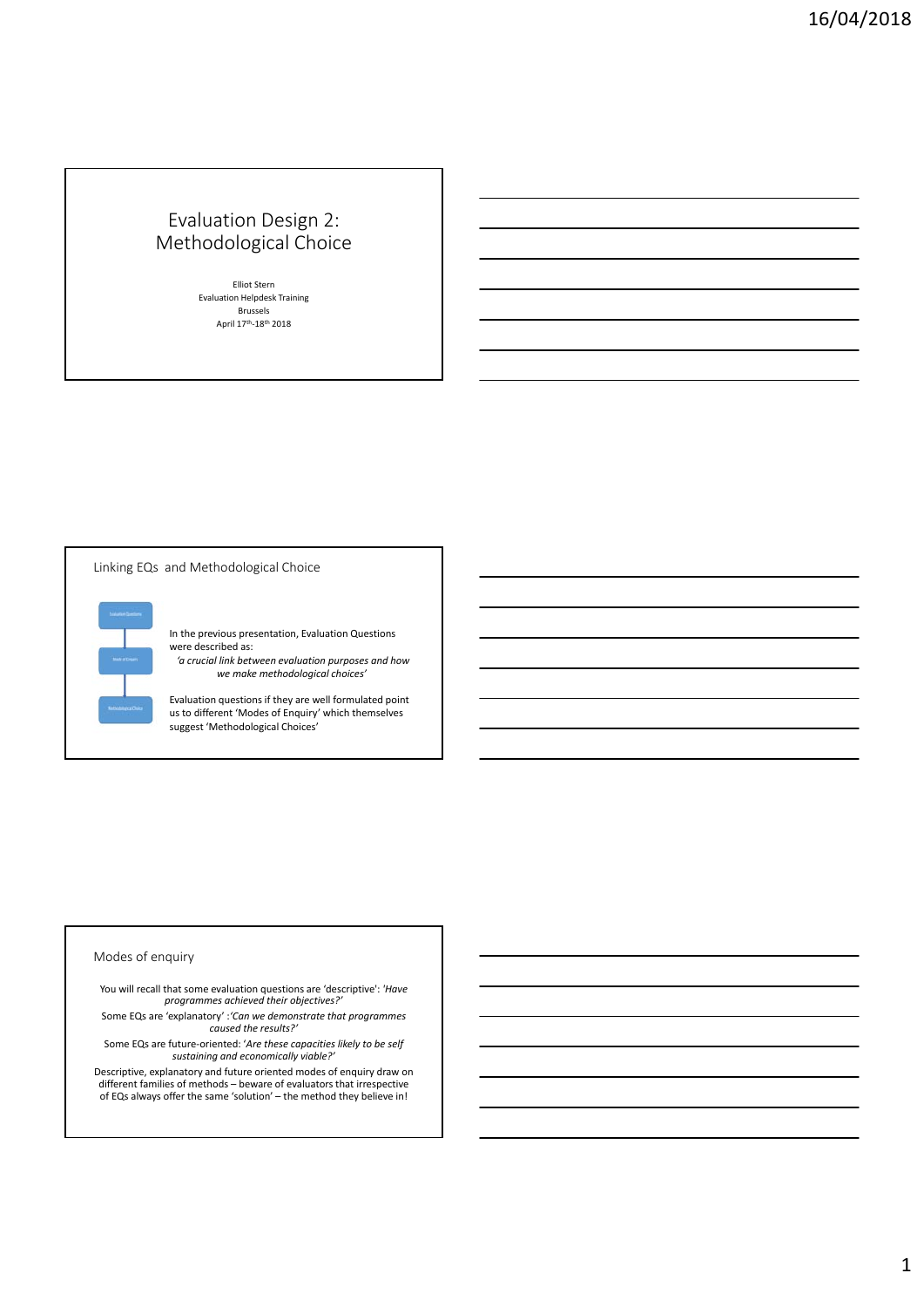#### An emphasis on results & impacts

- The current programming period sets out to strengthen the result‐ focus of EU programming (Article 56(3) CPR
- This is associated with encouragement for 'impact evaluations' that set out to examine *whether*, the *extent to which* and *how* a programme caused the intended effects.

## Results and impacts

- This presentation therefore gives special attention to impact‐related issues around evaluation design – even though the distinction between 'impact' and other forms of evaluation are not always that clear‐cut!
- The EVALSED Guide gives a good summary of specific methods and debates and difficulties in the field of 'impact evaluation' this presentation does not attempt to replicate that summary

## Defining Impact Evaluations

Impact Evaluation (IE) in policy settings sets out to do three things:

- First to demonstrate that a programme '*caused' an 'effect'* the intended results
- Second IEs are often expected to explain *how* a programme works
- Third to consider the *contribution* a programme makes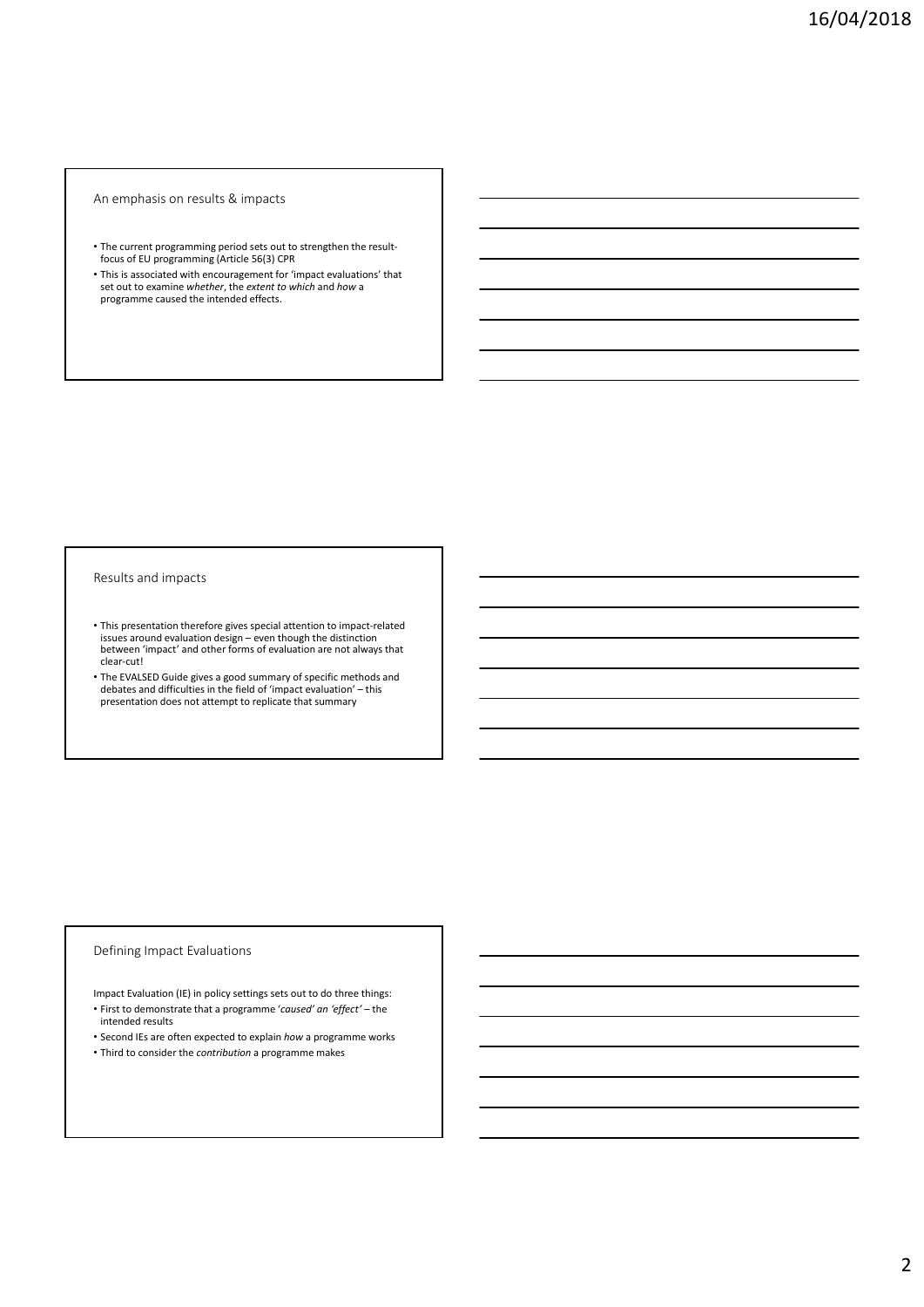Approaches to Causal Inference: Counterfactual and Theory Based

- There are different approaches to explanation and 'causal inference'
- The latest EVALSED Sourcebooks suggest that traditional counterfactual analysis can be good at demonstrating 'cause' and the extent of effects; whilst understanding 'how' and 'why' is better achieved with 'theory‐based' evaluations

This is a reasonable practitioner‐friendly position but the messages are clear……

#### Rigorous Impact Evaluation is Difficult

- Top‐end Impact Evaluations moves evaluation to the frontiers of sophisticated, expensive and still‐developing research methods in the social and economic sciences
- Methods such as propensity score matching, discontinuity designs<br>and instrumental variables (on the counterfactual side); and QCA,<br>Contribution Analysis, Process Tracing and Realist Evaluation in<br>relation to Theory Based
- There are few specialists in most EU Member States able to apply them
- This is why we need to be cautious and selective about when we would expect to do this work

There are more modest ways of evaluating results

- Sometimes we can rely on 'descriptive inference' an accumulation of different kinds of evidence about change occurring in some programmes but not in others without the same interventions
- If for accountability purposes we want to be able to say that a) there has been an improvement in results and b) that it seems to be aused by a programme then knowing *how* the programme worked (explanatory analysis) may not be needed
- Sometimes we can rely on prior evaluation, research and theory we do not need to 'prove' again that smoking is bad for your health or that nutritional food is good for children! Here we might simply focus on implementation and uptake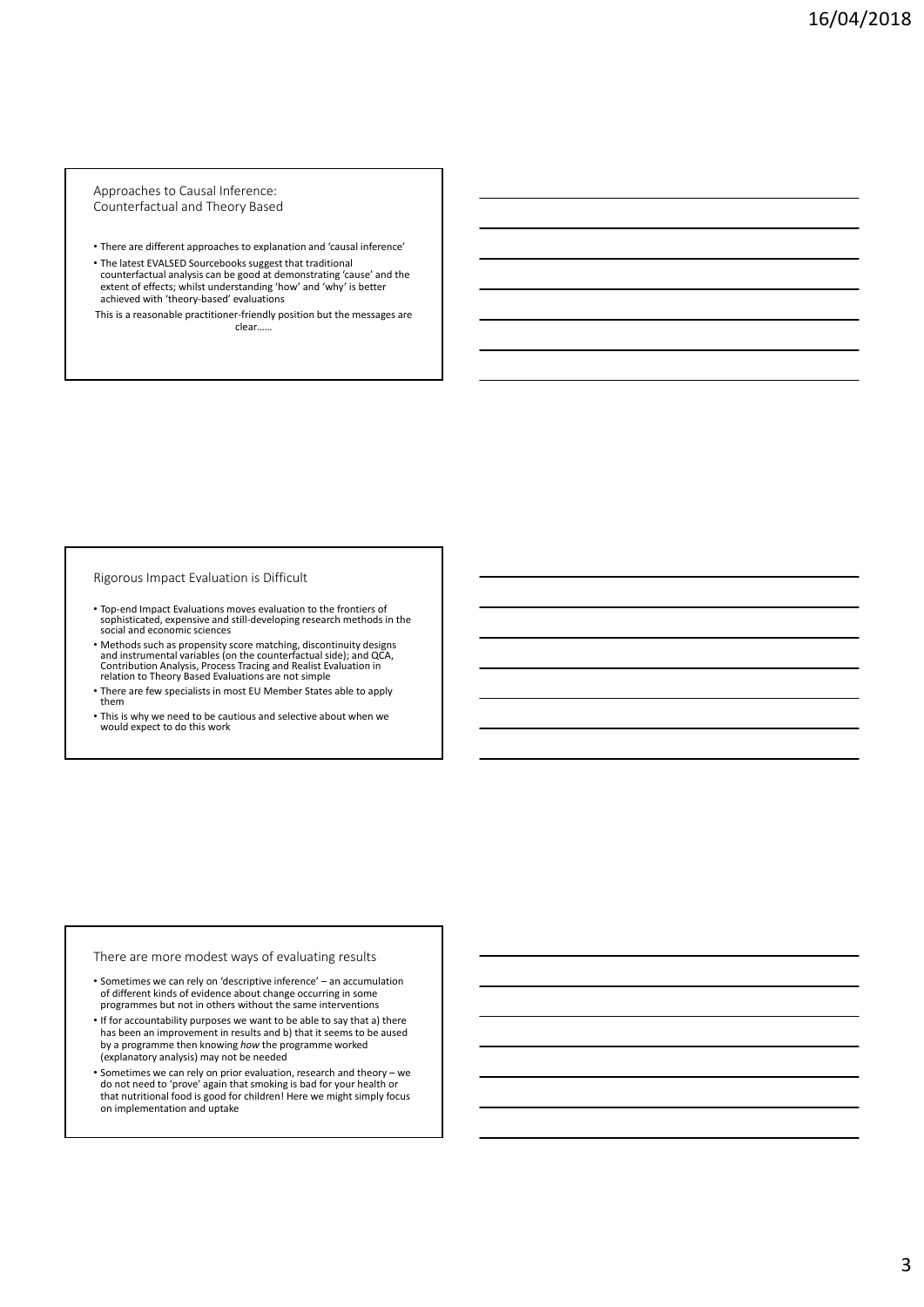



## Available designs

The 'design triangle' reminds us to balance our questions with available designs

- By available designs I mean the main ways in which it is possible to say anything about cause and effect using accepted and trustworthy approaches
- There are only a limited number of such approaches but there is more than one or two suitable in different circumstances – i.e. when we ask different EQs and when we deal with different kinds of programmes

## Four Types of Causal and Explanatory Designs

• **Regularity frameworks** that depend on the frequency of association<br>between cause and effect - the inference basis for statistical approaches to<br>IE

- **Counterfactual frameworks** that depend on the difference between two<br>otherwise identical cases the inference basis for experimental and quasi<br>experimental approaches to IE
- **Multiple causation** that depends on combinations of causes that lead to an effect the inference basis for 'configurational' approaches to IE
- **Generative causation** that depends on identifying the 'mechanisms' that explain effects the inference basis for 'theory based' and 'realist' approaches to IE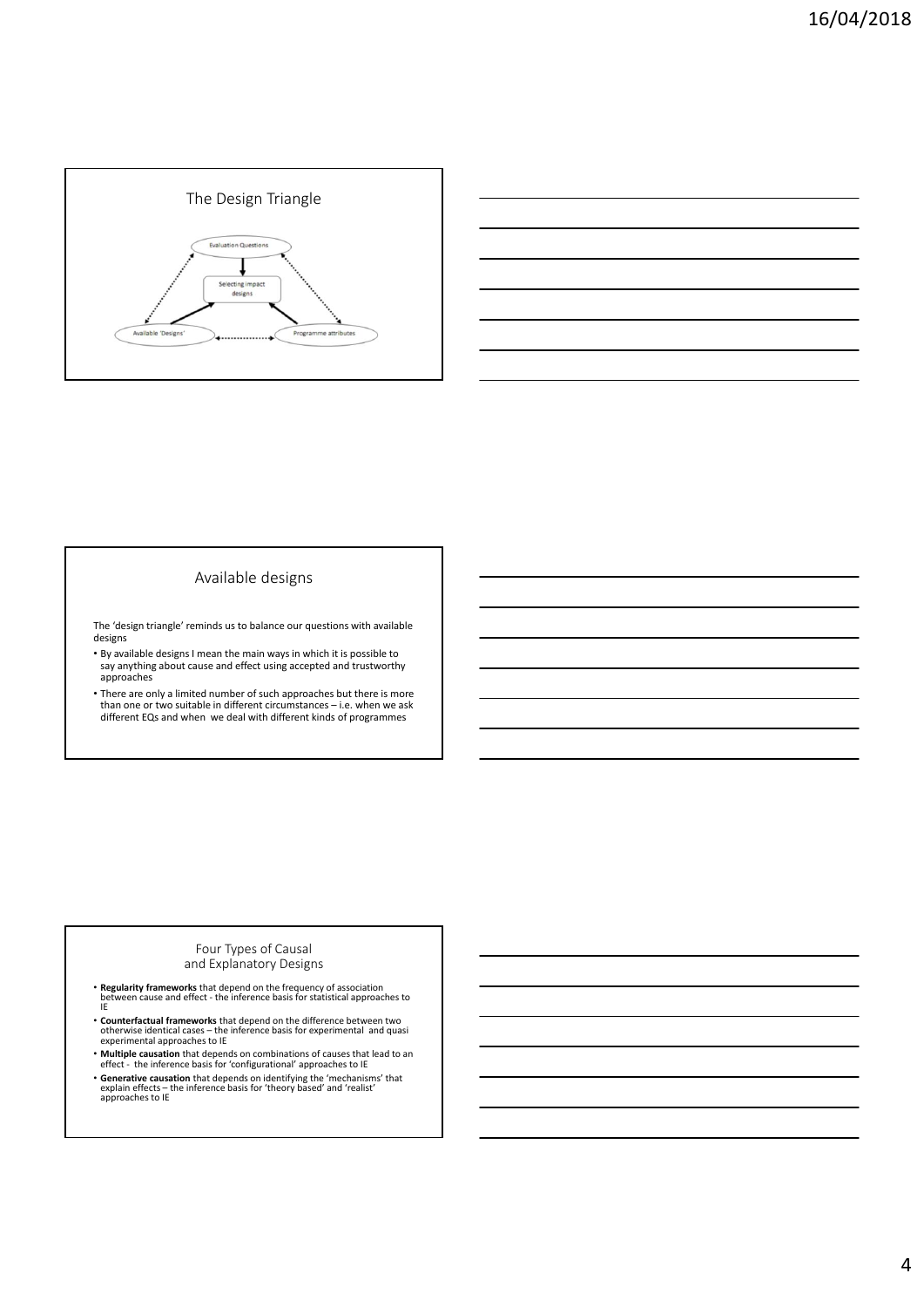#### Strengths and weaknesses of different designs

'*Regularity*' requires high numbers of diverse cases to capture sufficient diversity (or difference) and numbers of variables for measurement *Counterfactuals* are good at answering the question: 'Has this particular intervention made a difference here?' But weak on external validity questions: 'Will it work elsewhere?'

*Generative causation* is strong on explanation but weak on estimating quantities or extent of impact.

*Experiments* and *regularity/statistical association* approaches work best when causal factors are independent, but not if causal factors interact

Neither experiments nor statistical models are good at taking account of cultural, institutional, historical and economic settings but are good at measurement in the right circumstances…..

## Combining Designs and Methods

- Most evaluations will need to adopt multiple designs to answer different evaluation questions
	- *Rarely will any single design be sufficient*
- We also combine different families of methods to build on their strengths and compensate for their weaknesses when answering the same question!

## Methods as Representing Overall Designs

- I have avoided talking about specific methods or techniques so far and have concentrated on 'designs'
- But methods can represent overall designs and families of methods

[HANDOUT 3/1]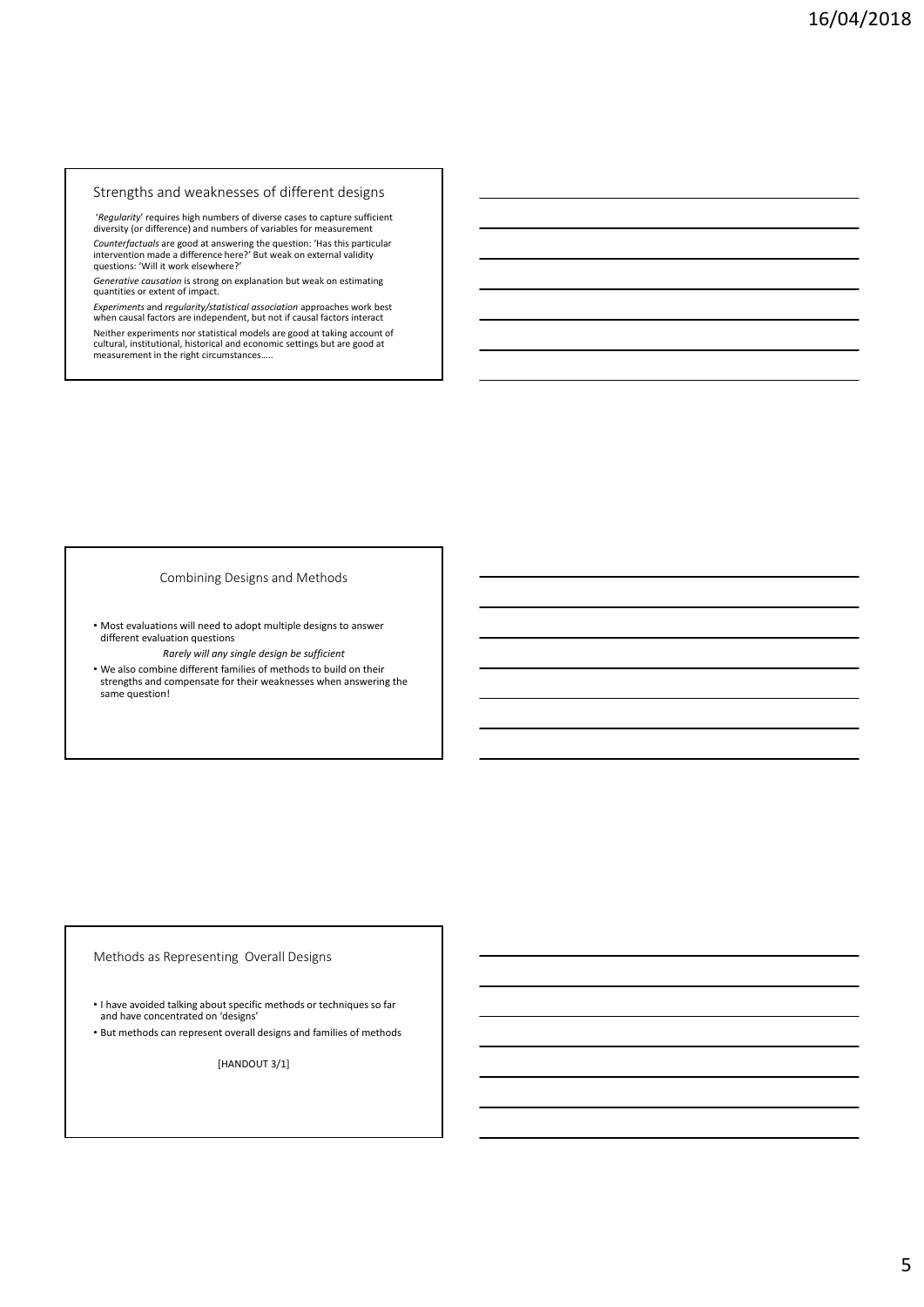#### Back to Programme characteristics

*The Design Triangle reminds us that programme characteristics also shape evaluation design*

This derives both from the programme's 'theory of change' and from other characteristics such as innovativeness, the complexity of the programme and how 'embedded' or isolated a programme is

#### Programme Characteristics and IE Design

Here are a few design implications to think about:

- An established intervention that is known to work reliably elsewhere, justifies an evaluation focus on preconditions and implementation but not on 'whether it works' – except through monitoring
- A programme with a number of intervention 'strands' likely to be implemented differently across sites should consider a 'configurational' approach such as QCA
- An programme that is moderately complex (several intervention strands) but where sites are embedded in a context that is likely to be influential, should consider 'Realist' evaluation approaches

## Impact Evaluations are not just about Impact!

A results‐orientation and IE should not be separated from other evaluation traditions. We continue to be interested in….

- How to *deliver* to achieve impact? implementation or delivery evaluation
- How to *engage* with excluded groups? participatory or local evaluations
- How to *build capacity* for monitoring? capacity development
- How to *adapt to context* ‐ demographic, institutional or cultural? Needs analysis and comparative studies a programme's context

This is why evaluators who offer IE and seem to know little about other types<br>of evaluation can be a risk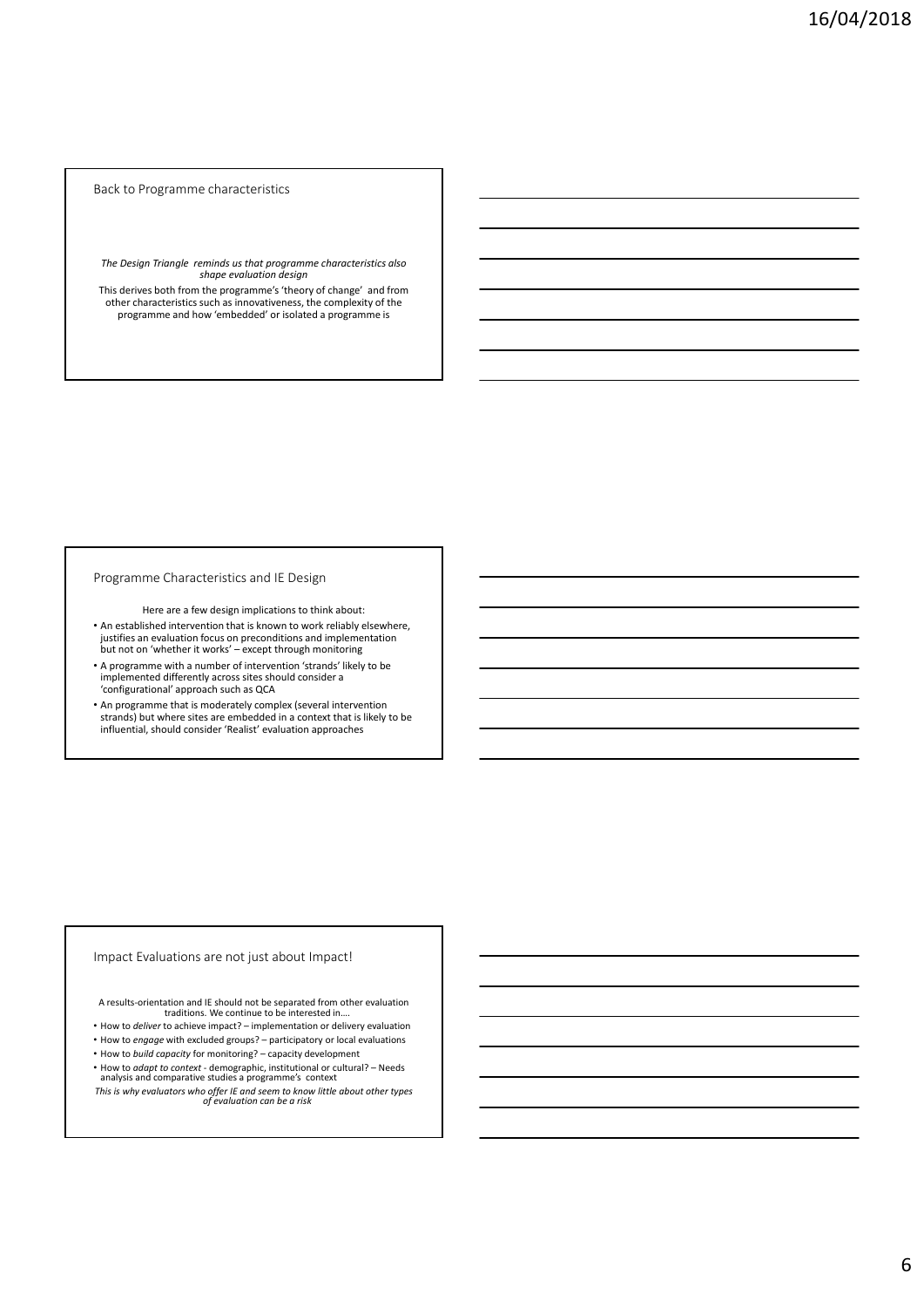Returning to Evaluation Questions – Not all IE questions are the same

1. To what extent can a measurable impact be attributed to this intervention? *Experiments and statistical models* 2. Did the intervention make a difference or contribute? *Process tracing and Contribution Analysis* 3. How has the intervention made a difference? *Theory‐based and structured case‐based methods* 4. Will the intervention work elsewhere/elsewhen? *Methods that take context seriously – Contribution analysis & Realist approaches*

#### Limitations of the Single Evaluation

- Most of the designs and methods discussed so far have related to single cases
- Most Programmes include multiple cases firms, communities, infrastructures and service providers; and every Member State have multiple programmes each containing multiple cases
- We know that learning and reliable conclusions through evaluation, also has to be built on multiple cases – what we call synthesis methods
- This raises questions about the unit of analysis for evaluations crossprogramme? cross-OP? and how to plan integrated evaluation<br>programmes

## Ensuring the validity of what we evaluate and of our conclusions

- Evaluation and IE in particular is becoming increasingly technical
- However evaluation ultimately is about valuing a matter of people applying their judgement criteria
- The validity of constructs (the things we evaluate) and of judgements will be challenged if they do not make sense to stakeholders and beneficiaries – this is the classic criticism of indicator‐based monitoring
- A good IE and most other evaluations has to ensure that the core concepts, and what we measure and describe makes sense in the real world
- The same applies to when conclusions and recommendations are made